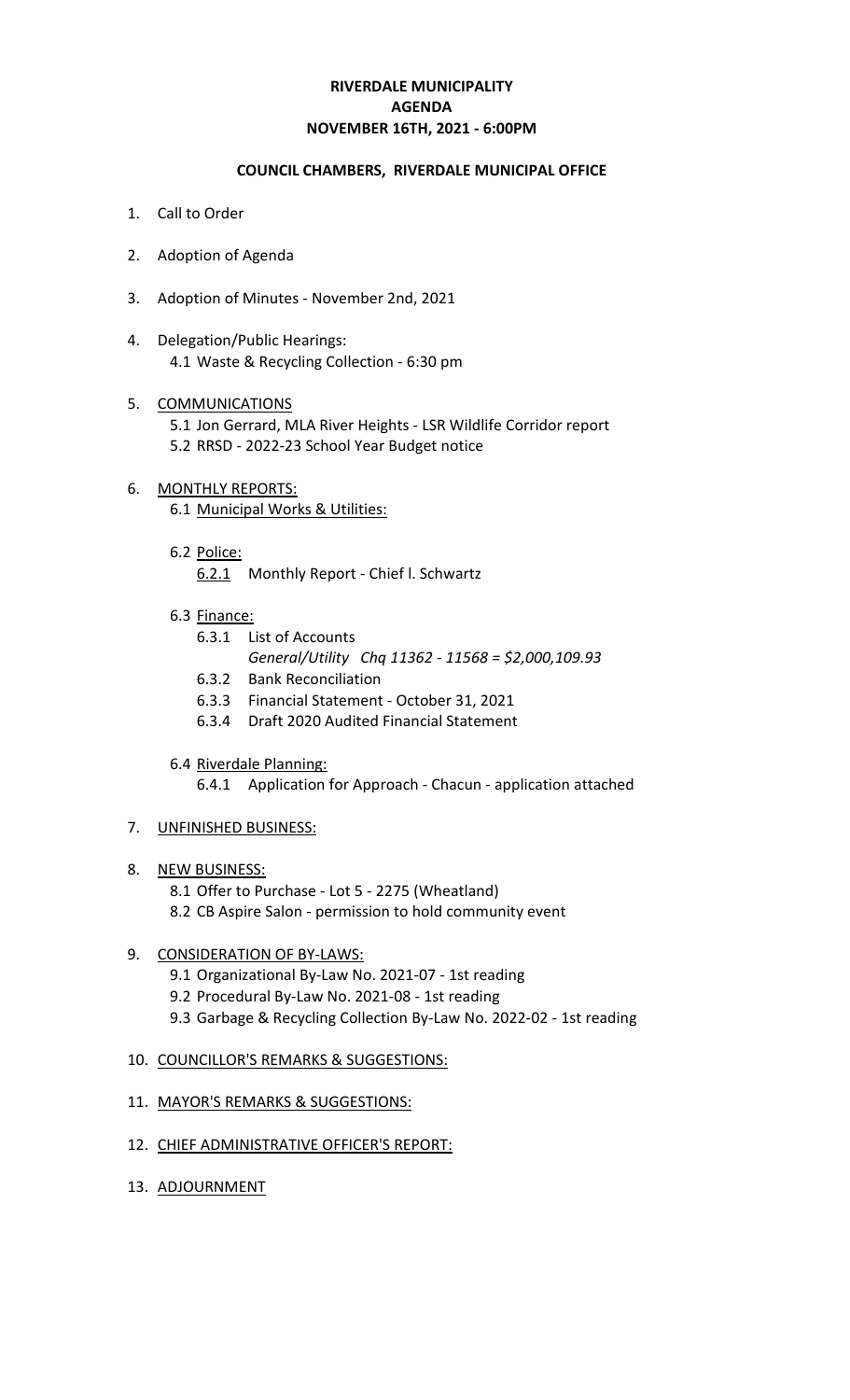# **RIVERDALE MUNICIPALITY**

The minutes of the regular meeting of Council for Riverdale Municipality held in the Council Chambers on the 16<sup>th</sup> day of November 2021.

Mayor Todd Gill called the meeting to order at 6:00 p.m. with the following members of Council in attendance:

Councillor Ian Dyer Councillor Alastair McFadden Councillor David Creighton Councillor Ken Tait Councillor Everett Smith Councillor Dave Falkevitch

Chief Administrative Officer Kat Bridgeman recorded the minutes.

#### No. 217-21 GILL-TAIT Be It Resolved that the regular meeting agenda dated November 16<sup>th</sup>, 2021 be adopted as presented;

Be It Further Resolved that the agenda form part of the minutes.

CARRIED

No. 218-21 DYER-CREIGHTON Be It Resolved that the minutes of November 2<sup>nd</sup>, 2021 be adopted as circulated.

CARRIED

# **DELEGATION:**

### **4. PUBLIC HEARING:**

4.1 Public Hearing – Waste & Recycling Public Hearing – 6:30pm

No. 219-21 CREIGHTON-MCFADDEN

Be It Resolved That the Council for Riverdale Municipality recess the Regular Meeting of Council at 6:30 pm to sit as a Public Hearing to hear representation on Waste Collection & Recycling Special Service proposal.

### CARRIED

No. 220-21 FALKEVITCH-TAIT Be It Resolved that Council Close the Public Hearing and re-open the regular meeting at 6:32 pm.

CARRIED

# **5.1 COMMUNICATIONS:**

5.1 Jon Gerrard, MLA River Heights – Little Saskatchewan River Wildlife Corridor report – *CAO to request meeting to discuss*

#### **6. MONTHLY REPORTS: 6.1 Public Works**

- **6.2 Police**
- **6.3 Finance 6.3.1 List of Accounts**
- No. 221-21 SMITH-MCFADDEN

Be It Resolved that the List of Accounts submitted to Council and having been certified by said council and totaling the sum of \$2,000,109.93 being cheques numbered 11362 to 11568 be hereby passed for payment.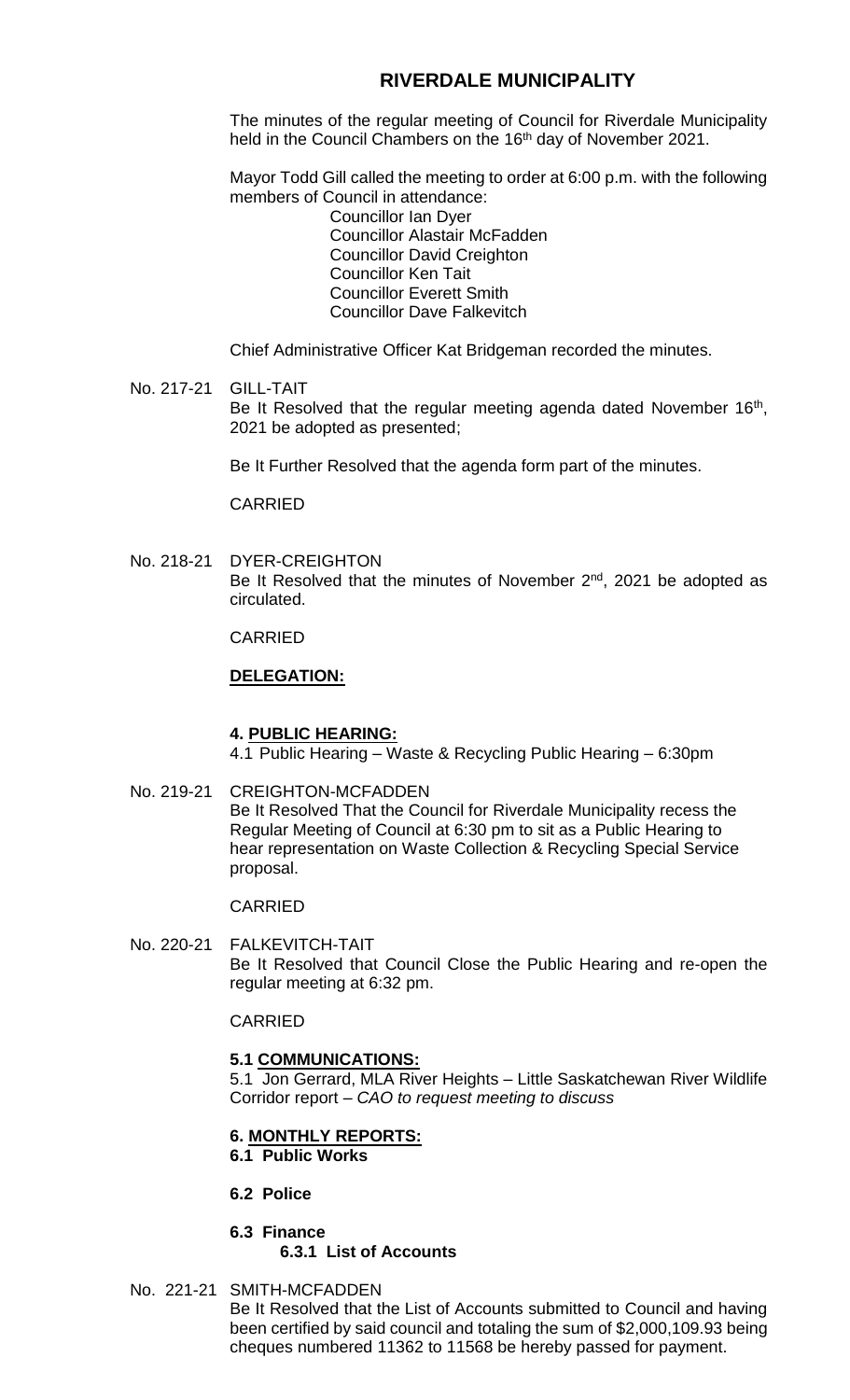# **6.3.2 Bank Reconciliation - TABLED**

# **6.3.3 Financial Statement**

No. 222-21 MCFADDEN-DYER Be It Resolved That the financial statement for the period ended October 31<sup>st</sup>, 2021 be hereby adopted as presented.

#### CARRIED

## **6.3.4 Draft 2020 Audited Financial Statement**

No. 223-21 DYER-FALKEVITCH Be It Resolved that Council for Riverdale Municipality approve the draft copy of the 2020 Financial Statement.

> And Further that Mayor Gill and Councillor Dyer sign on behalf of Riverdale Municipality, the approval documents and representation letter;

> And Further Be It Resolved that Chief Administrative Officer Kat Bridgeman be authorized to sign the Statement of Responsibility.

### CARRIED

### **6.4 Riverdale Planning:**

6.4.1 Application for Approach – Chacun

#### No. 224-21 MCFADDEN-SMITH

Whereas Henry and Donna Chacun owner(s) of property legally described as being; Lot 3 of SE 22-12-21, applied to the Council of Riverdale Municipality for approval to construct an approach as per Policy PW\_04- 15, in order to:

Provide access for equipment into the field.

Now Therefore Council approve said application with the following conditions.

THAT the approach be a registered project with Manitoba Conservation and Climate.

THAT the approach be built only to a maximum of 40' wide at the owner's expense as per the above noted policy once registered with Manitoba Conservation and Climate.

THAT if a culvert is required as per Manitoba Conservation and Climate one of an appropriate diameter be provided to a maximum of 40'.

#### CARRIED

## **7. UNFINISHED BUSINESS:**

### **8. NEW BUSINESS:**

#### **8.1 Offer to Purchase – Lot 5-2275 (Wheatland)**

## No. 225-21 CREIGHTON-FALKEVITCH

Be It Resolved That the Council accept the offer to purchase Lot 5, Plan 2272 in Wheatland from Lonny Kilmury in the amount of \$400 plus applicable GST;

Be It Resolved That the property be sold As Is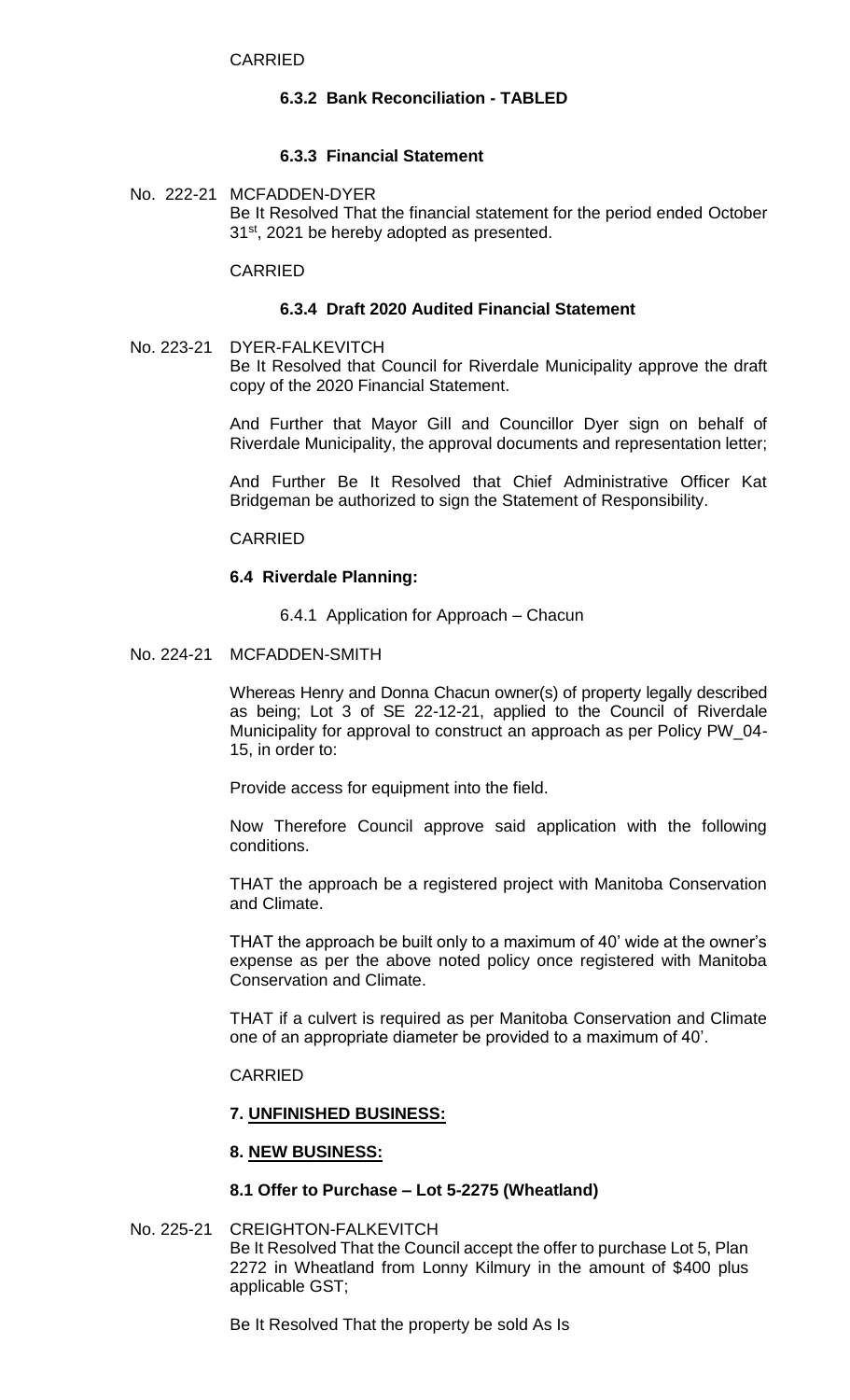Be It Further Resolved That the purchaser be responsible for all legal costs and transfer fees.

CARRIED

# **8.2 CB Aspire – Event permission - LGCA**

No. 226-21 DYER-CREIGHTON Be It Resolved That Riverdale Municipality has no issues with CB Aspire Salon holding a Ladies night event on November 27<sup>th</sup>, 2021 for LGCA licensing.

CARRIED

#### **9. CONSIDERATION OF BY-LAWS: 9.1 Organizational Bylaw 2021-07**

No. 227-21 SMITH-TAIT Be It Resolved that By-Law No. 2021-07, being a By-Law of Riverdale Municipality to govern the organization of Riverdale Municipality and the Committees thereof be given 1st reading.

# CARRIED

# **9.2 Procedural Bylaw 2021-08**

No. 228-21 TAIT-DYER Be It Resolved that By-Law No. 2021-08, being a By-Law of Riverdale Municipality to regulate the proceedings and conduct of the Council and Committees thereof be given 1st reading.

### CARRIED

# **9.3 Garbage & Recycling Collection By-Law 2022-02**

No. 229-21 FALKEVITCH-SMITH

Be It Resolved that By-Law No. 2022-02, being a By-Law of Riverdale Municipality to establish a rate for the Special Services proposal for the collection of garbage and recycling within Rivers, Wheatland, Chimo Beach Resort, and along that portion of PTH#25 east of Rivers limits to and including Daly Beach Road North of PTH#25 for the years 2022 to 2026 inclusive be given 1st reading.

### CARRIED

### **10. COUNCILLOR'S REMARKS & SUGGESTIONS:**

Councillor McFadden – reported on Weed District meeting, including M.I agreement for weed control

Councillor Creighton – inquired on the timeline for renewing faded civic signage – currently a 3-4 year plan

# **11. MAYOR'S REMARKS & SUGGESTIONS:**

- commented on the need for continued work at the Daly Beach lot
- would like follow up on M.I. control zone on PTH25
- Protection of current infrastructure at the Ag Grounds is required over the winter

# **12. CHIEF ADMINISTRATIVE OFFICER'S REPORT:**

CAO reported on streetlighting in Bradwardine and responsibilities of bridge structure and surface top on Rd 120